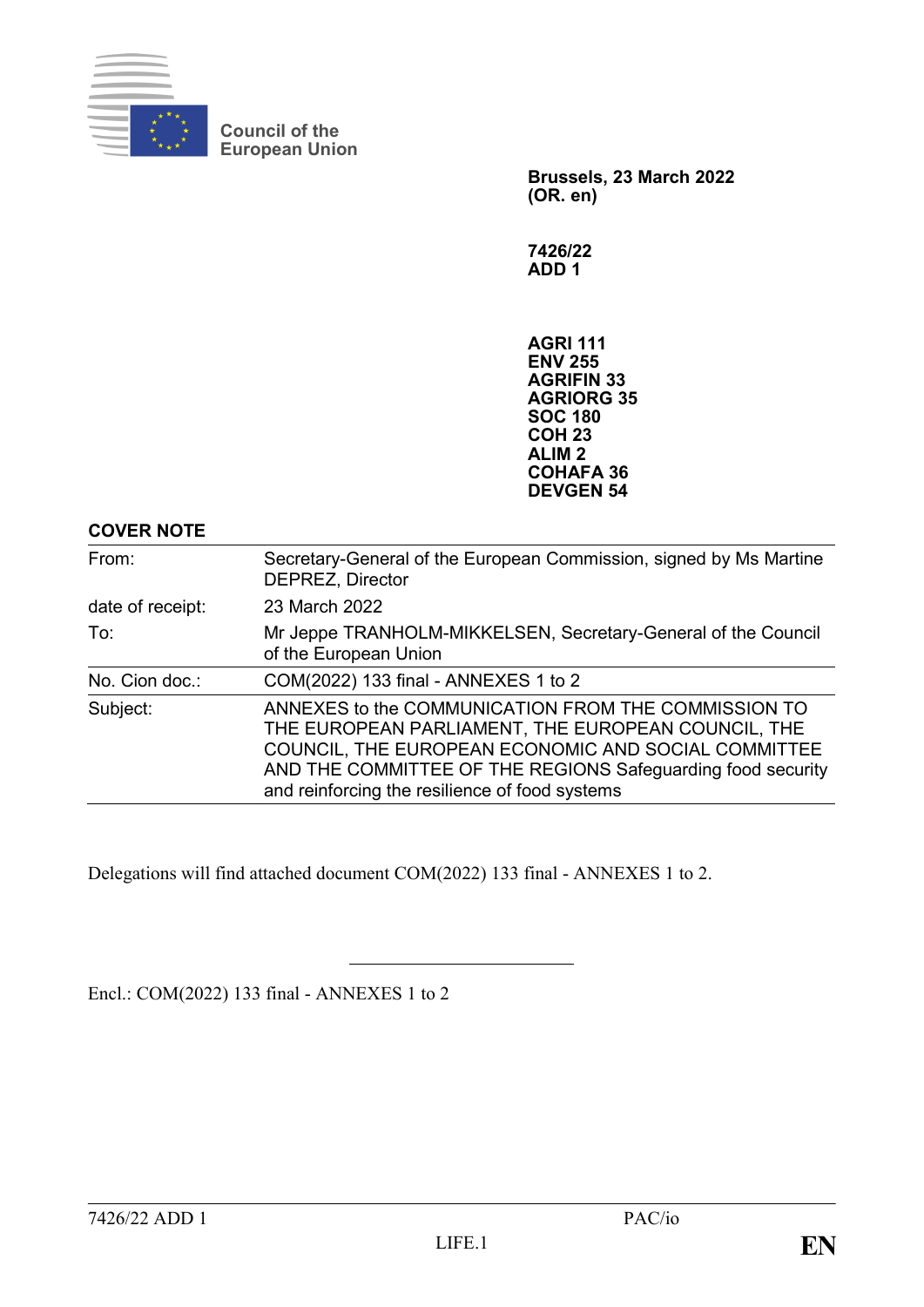

EUROPEAN **COMMISSION** 

> Brussels, 23.3.2022 COM(2022) 133 final

ANNEXES 1 to 2

# **ANNEXES**

*to the*

# **COMMUNICATION FROM THE COMMISSION TO THE EUROPEAN PARLIAMENT, THE EUROPEAN COUNCIL, THE COUNCIL, THE EUROPEAN ECONOMIC AND SOCIAL COMMITTEE AND THE COMMITTEE OF THE REGIONS**

**Safeguarding food security and reinforcing the resilience of food systems**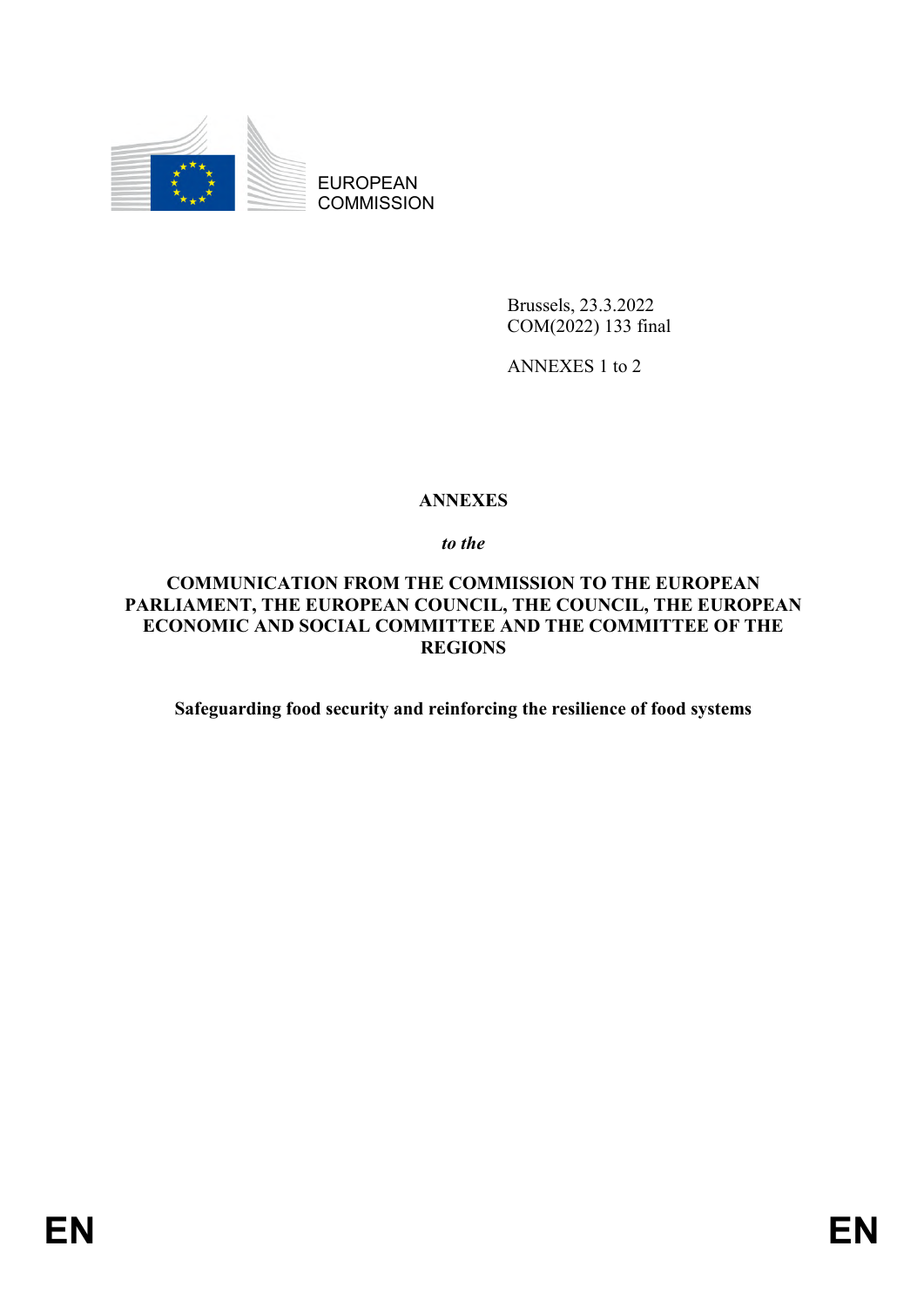### **ANNEX 1**

#### **GLOBAL FOOD SECURITY AND THE EU AGRI-FOOD CHAIN**

### **The situation in the EU**

The EU is largely self-sufficient for key food products. The EU is a main wheat and barley exporter and largely covers its consumption for other staple crops such as maize or sugar. The EU is also largely self-sufficient for animal products, both dairy and meat products (except sheep and goat meat and seafood), seafood, fruit and vegetables (peaches, nectarines, apples, tomatoes, oranges).

For some specific products however, the EU is a considerable net-importer. In some cases, imported products are difficult to substitute, be it in terms of volume, import sources, quality or cost. This is the case for tropical products (tropical fruit, coffee, cocoa), fish products, feed, and a variety of additives, such as vitamins and amino acids that are key to the production of animal feed products or food. Notably, 22% of feed protein is of non-EU origin in 2021/22, but this ratio reaches  $75\%$  for oilseeds meals<sup>1</sup> (mainly soya).

### *The impact of the global commodity price surge*

The current **general commodity price surge** has some similarities with the 2008 food commodity boom in terms of its generalised nature of high level, co-movement and high volatility in all commodity prices. Now, as then, the increase in input prices for agricultural products is a multiple of food price increases and exhibits once more the problem faced by producers of bottlenecks and lags in food chain price transmission, while still resulting in important food prices increases.



#### **Graph 1. Commodity price waves**

<sup>1</sup> EU protein feed balance sheet, DG AGRI.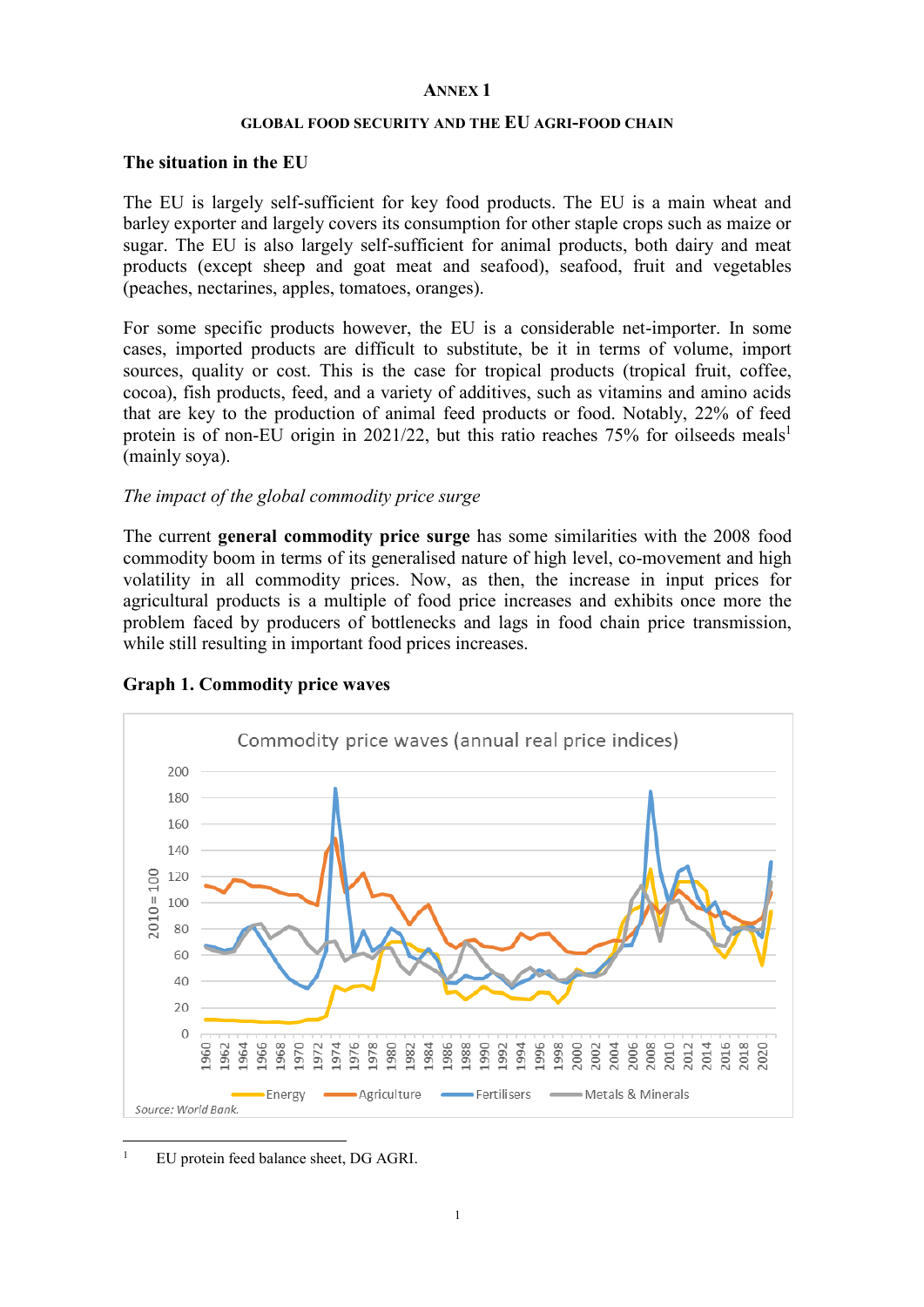However, there are some major differences between the two episodes. **Relative stock levels of major agricultural commodities are higher today**. Even though stocks of major staple commodities have slightly declined during the past four years, stock-to-use ratios are nowhere near the level that preceded the 2008-10 price spike, even when taking into account that Ukraine and Russia will not fully supply markets this marketing year.

Regulation and transparency of commodity markets has been considerably enhanced since the 2008 Communication on Food prices in Europe<sup>2,</sup> which was produced in the aftermath of the food price surge of 2007/2008. At the time the Commission recommended **promoting competitiveness of the food supply chain**, vigorous enforcement of competition and consumer protection rules, reviewing and where necessary **improving regulation on the functioning of the food supply chain**, improving consumer information, and discouraging speculation on agricultural commodity and derivatives markets. These recommendations have all been translated into legislative and policy action (see Annex 2), which provides a solid starting point to weather today's storm.

### *Impact of high energy prices on EU agriculture and fisheries*

In addition to the direct exposure to the surge of **energy prices**, the food sector is exposed to the inflationary effects of a series of products and services. It is the main consumer of fertilisers and phytosanitary products, but also of machinery, food packaging materials, and is affected by the surge in transportation costs.

The impact from **rising fertilisers costs** has been particularly acute. Fertilisers represent 18% of the input costs of arable crops farms (2017-19 average). Natural gas is the main determinant for the price of nitrogen-based fertilisers. It represents 60-80% of the variable input costs for their production. High wholesale natural gas prices translate into high fertiliser prices (for nitrogen-based fertilisers as urea, prices peaked to levels similar to the levels observed during the 2007-2008 financial crisis). Some EU fertiliser producers temporarily halted their production as energy costs were too high. Prices of rock-based fertilisers (phosphate and even more so potassium) are less correlated to energy prices, although also under pressure due to the weight of Russia and Belarus in the world production.

Even though the EU imports EUR 3 billion worth of fertilizer from Russia, the reliance on imports for nitrogen-based fertilisers remains limited, with more than 90% of the EU consumption provided by the EU domestic industry. However, the industry is heavily dependent on gas of Russian origin.

The **fishery sector** is also heavily hit by the increase of price of marine fuel. The price of marine fuel is currently at a record high for the last 2 decades, it has increased by 100% compared to the average price in 2021. At this level of fuel prices, the majority of EU fleet segments are below their break-even revenue point and do not cover their operational costs. Increase of electricity costs is a major concern for the **aquaculture sector** (water pumping and circulation) and the processing sectors (production lines and storage / freezing facilities).

 $\overline{a}$ <sup>2</sup> COM (2008)821 final.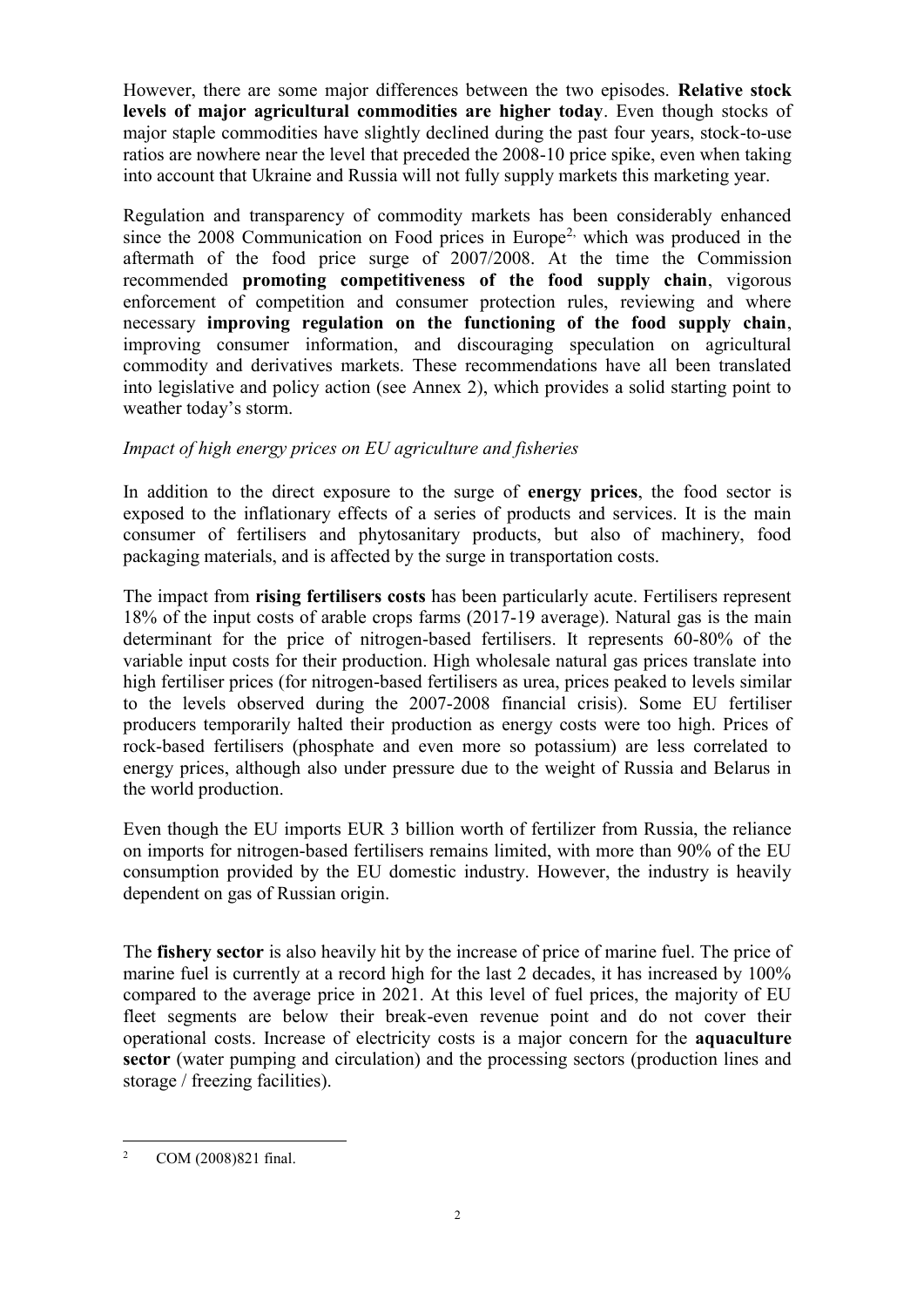### *Farm income situation*

Good production levels and prices for EU agriculture resulted in an improvement of the 2021 EU farm income per worker compared to the 2017-19 average. The **very strong increase in input costs** puts pressure on margins, particularly for livestock, notably pig meat, and aquaculture producers, who already face much higher feed costs. **The average farm income per worker is therefore expected to decline in 2022 and 2023**, erasing gains made during 2020 and 2021, with a more severe decrease for livestock producers.

### *Increasing costs of logistics and other inputs*

Food manufacturers, traders and retailers face increased costs for transport and logistics, (in bulk, container, or air). The fall-out of COVID and the strong economic recovery that followed, congestioned the maritime freight capacities. With further disruption in the Black Sea, maritime freight will be under further stress. Other inputs also see their costs increase: this is the case for example for packaging costs (wooden containers +37%, paper and pulp  $+ 26\%$ , plastic  $+13\%)^3$ . The shortage of labour and difficulties to recruit in the EU food manufacturing industry is also reported to play a role (+62% job vacancy rate in manufacturing).

### *Rising EU food prices*

Last, but not least, since the summer of 2021, **consumer food prices have increased**, reaching 5,6% on an annual basis in February2022, the highest rate since the beginning of the COVID-19 pandemic. Food is an important component in the overall inflation rate  $(HICP<sup>4</sup>)$ , with a share of 16% on average in the EU-27, to which an additional 6% for catering can be added. In comparison, energy costs for housing and transport represent a 10% share in the average household basket.

Member States are affected differently, depending on their respective national economic context, on the structure of their food supply chains, and on national consumer demand patterns.

 $\overline{a}$ <sup>3</sup> [https://www.fooddrinkeurope.eu/wp-content/uploads/2022/03/Economic-Bulletin-on-Input-Costs-](https://www.fooddrinkeurope.eu/wp-content/uploads/2022/03/Economic-Bulletin-on-Input-Costs-NovDec-2021-FINAL-public-version.pdf)[NovDec-2021-FINAL-public-version.pdf](https://www.fooddrinkeurope.eu/wp-content/uploads/2022/03/Economic-Bulletin-on-Input-Costs-NovDec-2021-FINAL-public-version.pdf)

Harmonised index of consumer prices.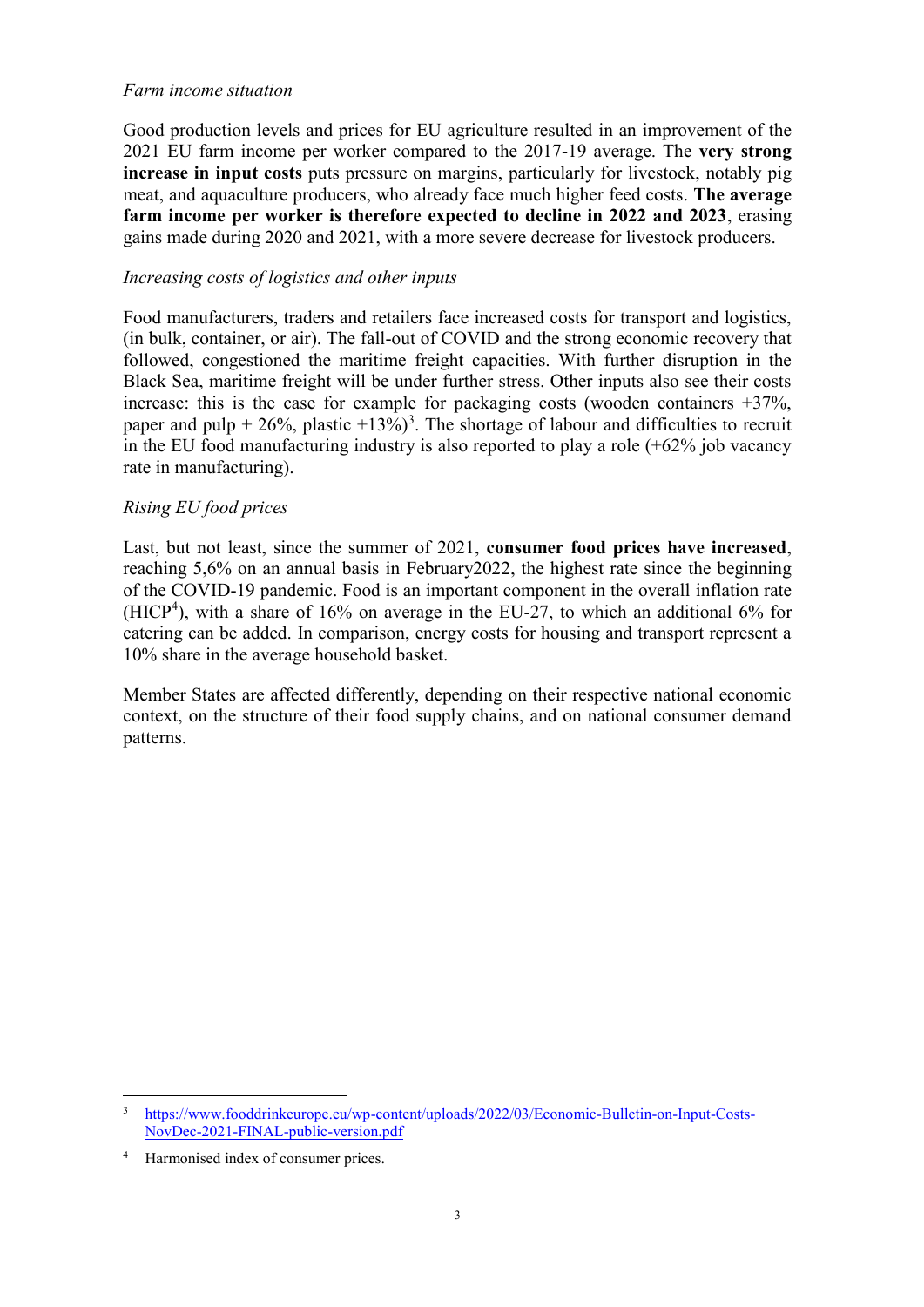



*Source: [Eurostat](https://appsso.eurostat.ec.europa.eu/nui/show.do?dataset=prc_fsc_idx&lang=en) (selected Member States).*

 $\overline{a}$ 

### **Ukraine, Russia and global food security**

The Russian invasion in Ukraine came on top of already tense (energy) commodity markets and inflationary pressures.<sup>5</sup> Moreover, it impacts global food security: **Ukraine and Russia** are major players in the global grains and oilseeds market. Ukraine accounts for 10% of the world wheat market, 13% of the barley market, 15% of the maize market, and is the most important player in the market for sunflower oil (over 50% of world trade). As far as Russia is concerned, these figures are respectively 24% (wheat), 14% (barley) and 23% (sunflower oil). Russia is also a major exporter of white fish, in particular Alaska Pollock for the processing industry (16% of the supply).

North Africa and the Middle East import over 50% of their cereal needs from Ukraine and Russia. Eastern African countries import 72% of their cereals from Russia and 18% from Ukraine. [Ukraine](https://datawrapper.dwcdn.net/KQ5im/3/) is also an important supplier of (feed) maize to the European Union and China.

Ukraine is the EU's fourth biggest food supplier and a key source of cereals (52% of EU maize imports, 19% of soft wheat), vegetable oils (23% of EU imports) and oilseeds (22% of EU imports, especially rapeseed 72% of EU imports). Russia exports less to the EU.

Given Ukraine's weight in international trade, the disruption of Ukraine's agricultural production and logistics, in combination with an increase in the costs of freight and insurance, has major **repercussions on world markets**, and therefore on the prices of grains. Since the beginning of the conflict, a sharp rise in world prices of cereals has

<sup>5</sup> An extensive analysis can be found in the information note of the United Nations Food and Agriculture Organisation "The importance of Ukraine and the Russian Federation for global agricultural markets and the risks associated with the current conflict", 11 March 2022, <https://www.fao.org/3/cb9013en/cb9013en.pdf>, or in "The Ukraine Conflict and Global Food Price Scares", R. Vos, J. Glauber, M. Hernandez, and D. Laborde, 1 March, 2022, https://www.foodsecurityportal.org/node/1921.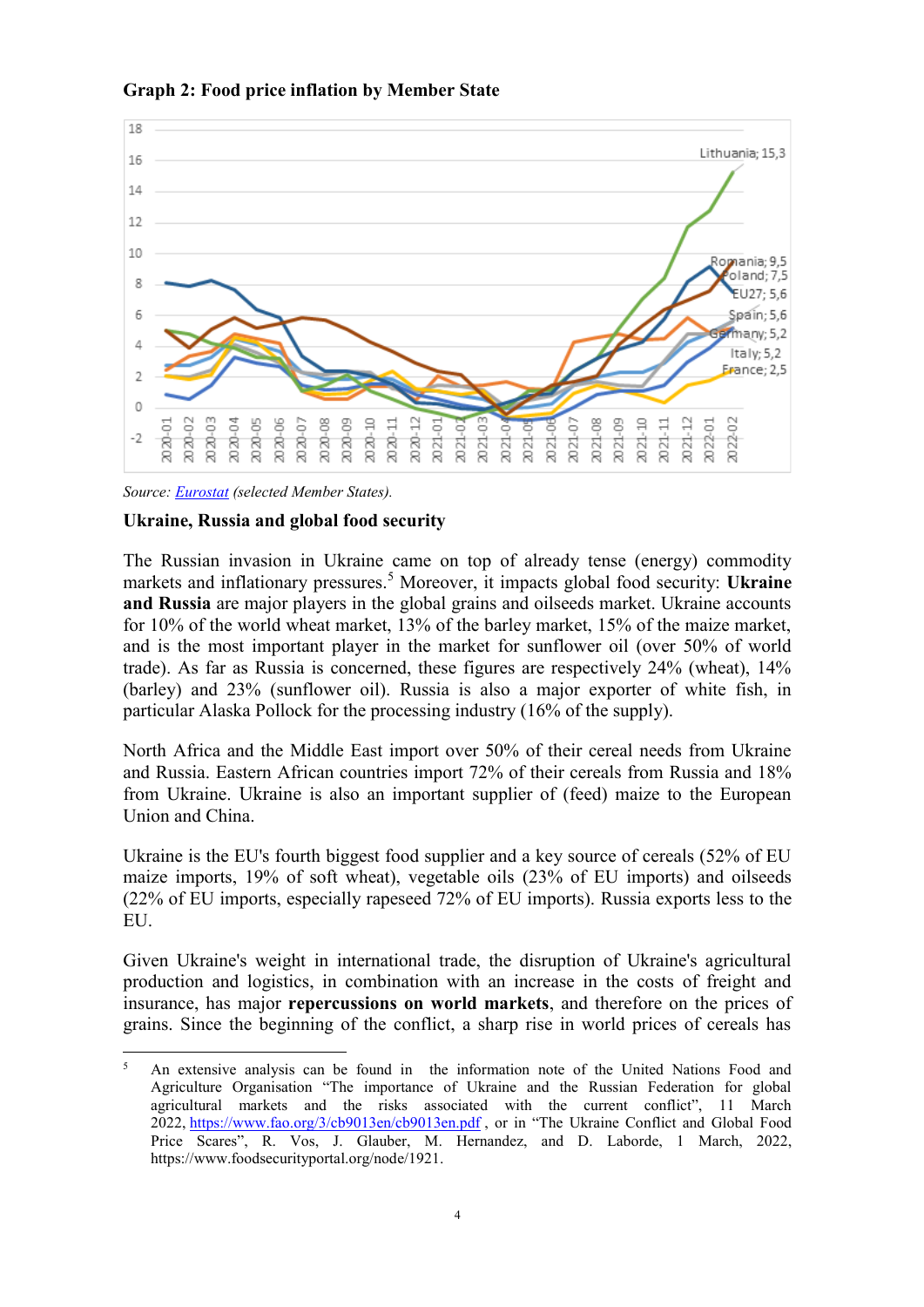already been recorded, higher than 2007/2008 prices. This situation not only puts at risk the food supply to the Ukrainian population, but also the food security of those non-EU countries dependent on imports of commodities from Ukraine.

**Ukraine's agricultural production potential is heavily impacted by the Russian invasion on the country**. In addition to the human toll, the destruction and dangers of warfare, there is a shortage of labour to work farms and fields including in neighbouring Member States. Essential inputs are scarce and difficult or impossible to obtain. In Ukraine, the ability to sow spring crops and harvest both spring and winter crops in 2022 will be decisive and the impact of the war is likely to extend over several years, not in the last place due to war damage on infrastructure and logistical facilities. In Russia, while production is not harmed by war, uncertainty remains as to its ability to export large quantities via the Black Sea.

### *Food security in a global context*

 $\overline{a}$ 

Food security continues to be of growing concern on the planet. The United Nations have highlighted that climate change and biodiversity loss represent the major global threat to food security<sup>6</sup>. FAO reports that 811 million people remain chronically undernourished and a combination of drivers are challenging progress towards reaching sustainable development goal No. 2 'Zero Hunger'. Climate change is expected to worsen the situation in absence of effective mitigation and adaptation measures. Rising food prices have an immediate effect on citizens in developing as well as least developed countries dependent on food purchases. The **FAO Food Price Index**, tracking monthly changes in international commodity prices, **indicates an increasingly difficult situation**: it averaged 140.7 points in February 2022, its **highest point ever**, 3.1 points above the previous top of February 2011.

While key customers of Ukrainian and Russian wheat reportedly have stocks for some months, **price increases are already felt** in countries that are in a precarious situation such as Syria and Lebanon, as well as in Algeria.

**In 2021, global food insecurity achieved unprecedented levels**, with over 161 million people requiring urgent food assistance, and almost 0.6 million experiencing famine-like conditions. This situation may deteriorate further if food prices keep increasing.

<sup>6</sup> [https://www.ipcc.ch/srccl/chapter/chapter-5/,](https://www.ipcc.ch/srccl/chapter/chapter-5/) [https://www.fao.org/documents/card/en/c/ca3129en/.](https://www.fao.org/documents/card/en/c/ca3129en/)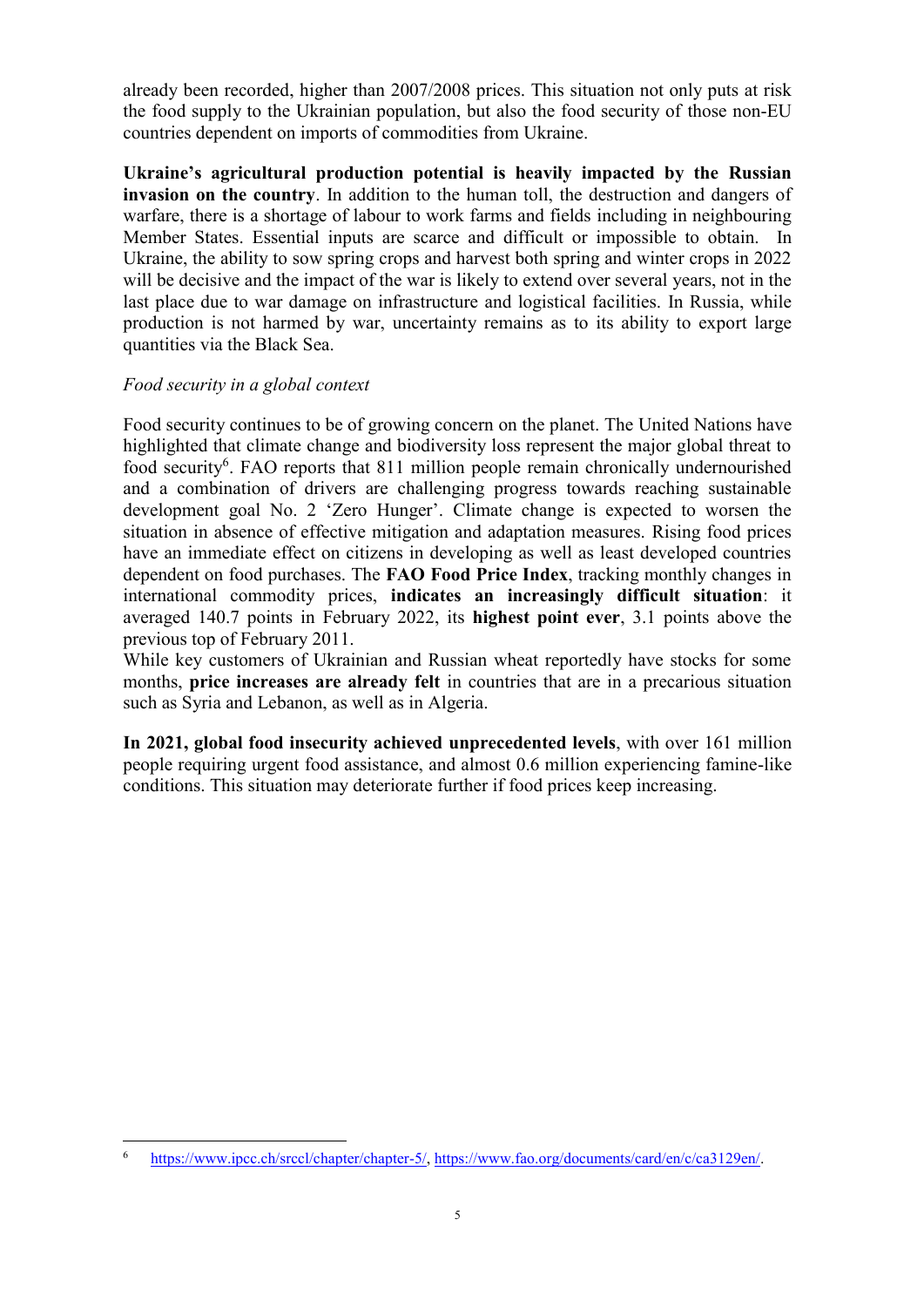### **ANNEX 2**

# **FOLLOW-UP TO THE 2008 COMMUNICATION FROM THE COMMISSION TO THE EUROPEAN PARLIAMENT, THE COUNCIL, THE EUROPEAN ECONOMIC AND SOCIAL COMMITTEE AND THE COMMITTEE OF THE REGIONS - FOOD PRICES IN EUROPE (COM/2008/0821 FINAL)**

| <b>Recommendations 2008 communication</b>                                                                                                | <b>Follow-up</b>                                                                                                                                                                                                                             |
|------------------------------------------------------------------------------------------------------------------------------------------|----------------------------------------------------------------------------------------------------------------------------------------------------------------------------------------------------------------------------------------------|
| Promote the competitiveness of the food<br>supply chain                                                                                  | Successive CAP reforms (2008, 2013, 2021)                                                                                                                                                                                                    |
|                                                                                                                                          | The High-Level Forum for a better functioning<br>food supply chain $(2010-2019)$ .                                                                                                                                                           |
|                                                                                                                                          | Free Trade Agreements (e.g. Japan, Vietnam,<br>Singapore, Canada,<br>Mexico,<br>SADC-EPA)<br>resulting in market opening and reduction of<br>non-tariff barriers for food exports.                                                           |
|                                                                                                                                          | Market Surveillance and establishment of the<br>Single Market Enforcement Task Force.                                                                                                                                                        |
|                                                                                                                                          | InvestEU: support to agri-food SMEs via the<br>EEN network and access to finance instruments.                                                                                                                                                |
|                                                                                                                                          | EU Partnership for Skills in agri-food                                                                                                                                                                                                       |
|                                                                                                                                          | EU Code of Conduct on responsible food<br>business and marketing practices.                                                                                                                                                                  |
| Ensure a vigorous and coherent enforcement<br>of competition and consumer protection rules<br>in the food supply markets by the European | The Commission intervened in and sanctioned<br>restrictions of parallel trade in a number of cases<br>in the food markets.                                                                                                                   |
| Commission and National Competition and<br><b>Consumer Authorities</b>                                                                   | The Commission and National Competition<br>Authorities stopped a number of national<br>protectionist initiatives on food products.                                                                                                           |
|                                                                                                                                          | The Commission authorised some mergers in<br>agricultural inputs (e.g. crop protection products)<br>and some food and drink products (e.g. dairy,<br>subject to remedies protecting price<br>beer)<br>competition and choice and innovation. |
|                                                                                                                                          | Comprehensive Commission study<br>on<br>the<br>concentration of the modern retail sector and on<br>how choice and innovation made available to the<br>consumers on shop shelves evolved during 2004-<br>$2012^{\mathrm{i}}$                  |
| Review at national and/or EU level,<br>as<br>regulations that have been<br>appropriate,<br>identified as potentially problematic for the | Report of the Agricultural Markets Task Force<br>Improving market outcomes – enhancing the<br>position of farmers in the supply chain $(2016)$ <sup>ii</sup>                                                                                 |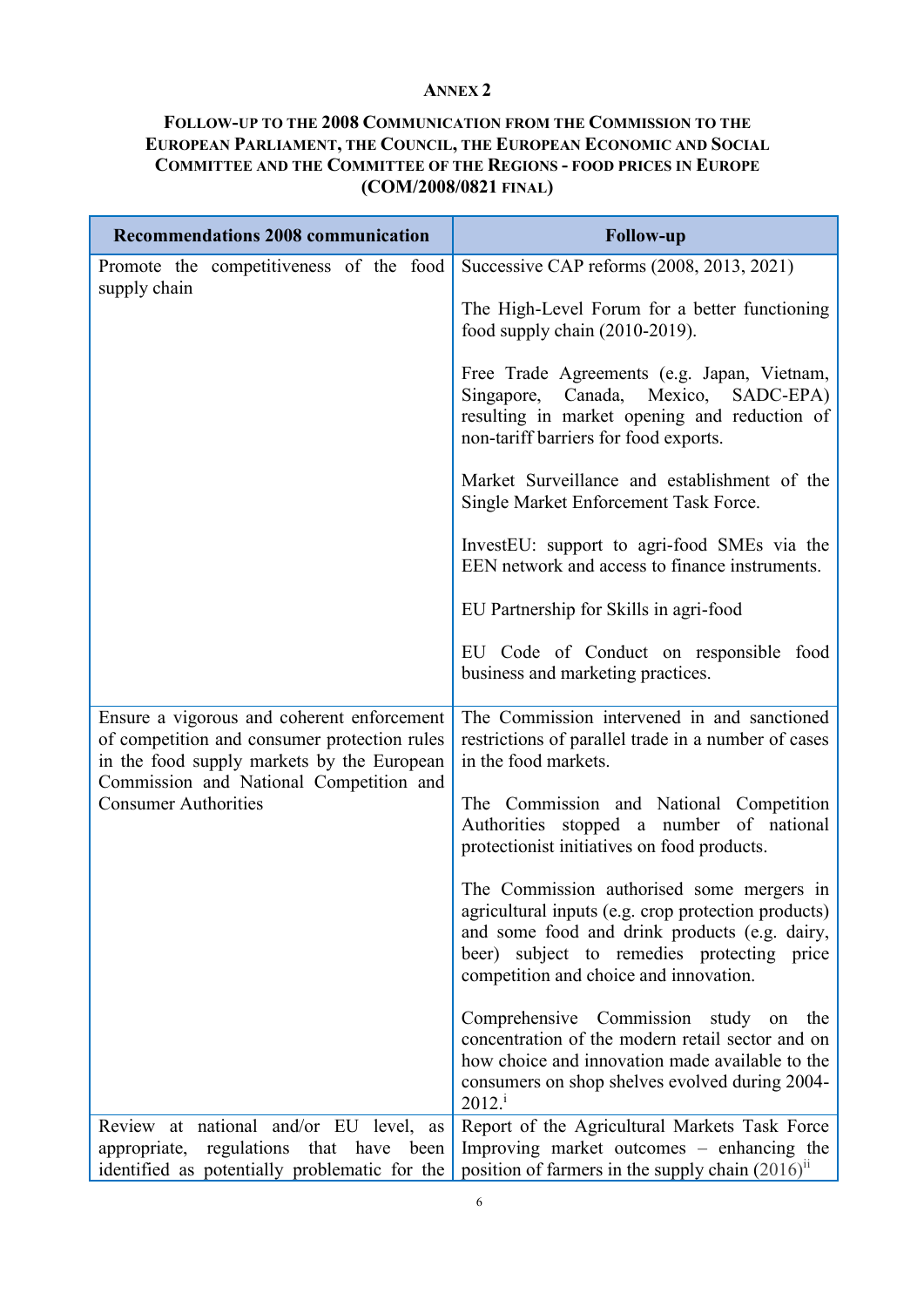| functioning of the food supply chain                                                                                                 |                                                                                                                                                                                                                                                |
|--------------------------------------------------------------------------------------------------------------------------------------|------------------------------------------------------------------------------------------------------------------------------------------------------------------------------------------------------------------------------------------------|
|                                                                                                                                      | Clarification of competition provisions in the<br>CMO Regulation <sup>iii</sup> (Common Organisation of the<br>Markets), 2018, 2021.                                                                                                           |
|                                                                                                                                      | Directive (EU) 2019/633 of the European<br>Parliament and of the Council of 17 April 2019<br>on unfair trading practices in business-to-<br>business relationships in the agricultural and<br>food supply chain.                               |
|                                                                                                                                      | Simplification of food safety regulations<br>including Fitness Check on the General Food<br>Law Regulation.                                                                                                                                    |
| Provide better information to consumers,<br>public authorities and market operators by<br>setting up a permanent European monitoring | of<br>Establishment<br>6<br>agricultural<br>Market<br>Observatories <sup>iv</sup> and an AGRIFOOD data portal.                                                                                                                                 |
| of food prices and the supply chain                                                                                                  | Publication of regular Short Term Outlook<br>reports <sup>v</sup> .                                                                                                                                                                            |
|                                                                                                                                      | Establishment of the Eurostat's Food Price<br>Monitoring Tool <sup>VI</sup>                                                                                                                                                                    |
|                                                                                                                                      | Improved provisions in terms of market<br>agricultural<br>transparency<br>for<br>products<br>(Commission Regulation (EU) 2019/1746; 2021<br>amendments to the $CMO1$ ).                                                                        |
|                                                                                                                                      | Establishment of the international Agricultural<br>Markets Information System (AMIS - see<br>section 3): Eurostat data on food prices                                                                                                          |
| Examine measures to discourage speculation<br>to the detriment of commercial operators in<br>agricultural commodity markets          | Directive<br>$2014/65/EU$ of the<br>European<br>Parliament and of the Council strengthening<br>protection<br>and<br>improving<br>investor<br>the<br>functioning of financial markets making them<br>more efficient, resilient and transparent. |
|                                                                                                                                      | Directive (EU) 2021/338 of the European<br>Parliament and of the Council amends Directive<br>2014/65/EU, to help the recovery from the<br>COVID-19 crisis.                                                                                     |
|                                                                                                                                      | Regulation (EU) No 596/2014 of the European<br>Parliament and of the Council on market abuse.                                                                                                                                                  |
|                                                                                                                                      | Regulation (EU) No 648/2012 of the European<br>Parliament and the Council on OTC derivatives,<br>central counterparties and trade repositories<br>applies to a broad range of OTC derivatives,                                                 |